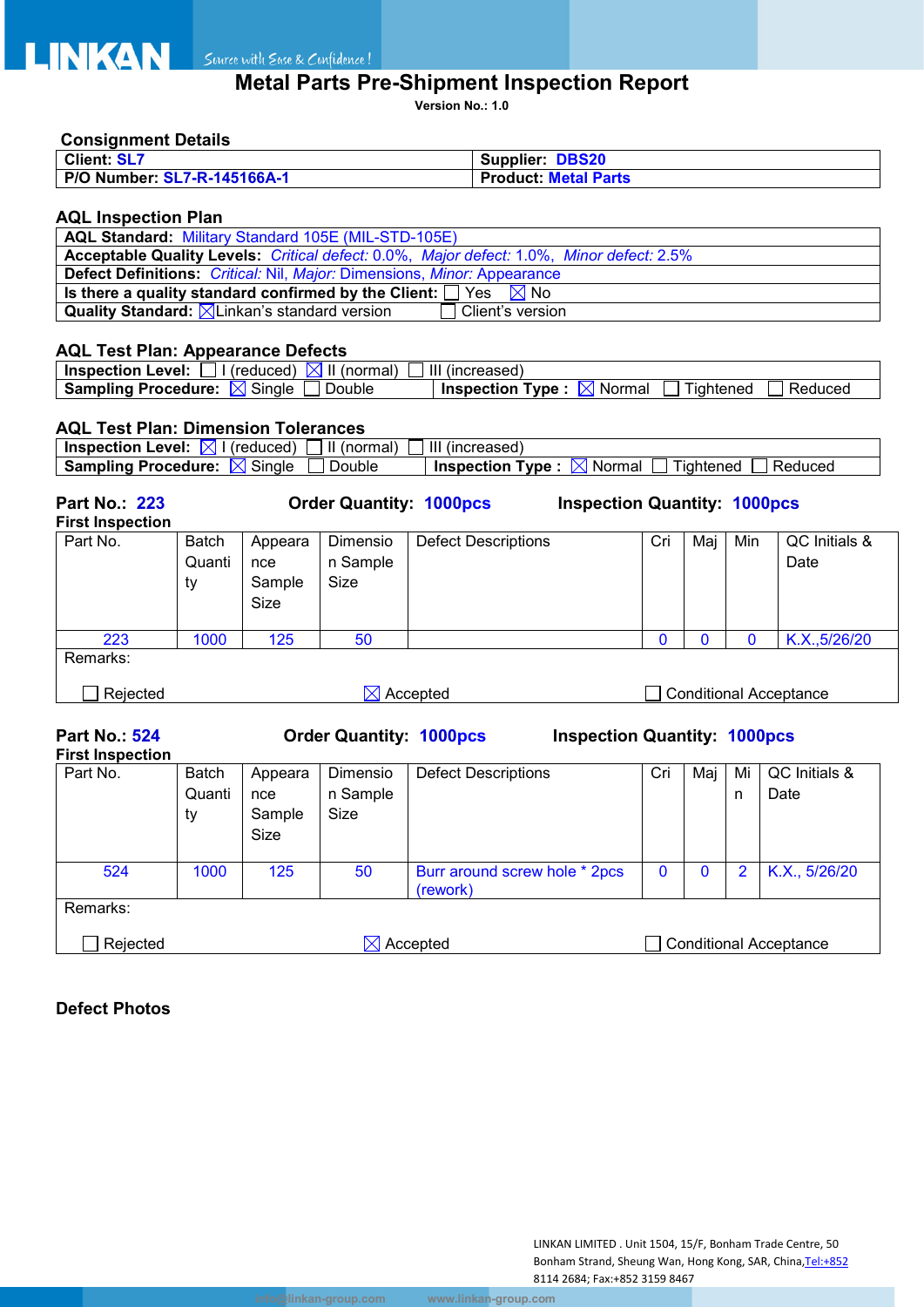# Suice with Ease & Confidence!



# **Special Checks**

# **1. Fit Test**

| Is there a mating part and/or an assembly drawing provided by the Client: $\Box$ Yes $\Box$ No |            |                    |                   |        |  |  |  |  |  |
|------------------------------------------------------------------------------------------------|------------|--------------------|-------------------|--------|--|--|--|--|--|
| <b>Sample Size:</b> Several pcs of each part to which mating parts are available.              |            |                    |                   |        |  |  |  |  |  |
| Part No                                                                                        | Mates With | Tested to Fit with | Quantities Tested | Result |  |  |  |  |  |
|                                                                                                |            |                    |                   |        |  |  |  |  |  |

# **2. Brightness Test**

| Is there a color sample confirmed by the client: $\Box$ Yes $\boxtimes$ No |                             |
|----------------------------------------------------------------------------|-----------------------------|
| <b>Result: OK</b>                                                          |                             |
| <b>Packaging</b><br>3.                                                     |                             |
| Is there a packaging requirement confirmed by the Client:                  | Yes<br>$\boxtimes$ No       |
| Packaging Standard: X Linkan's packaging standard                          | Client's packaging standard |
| Result: OK                                                                 |                             |
| <b>Photos:</b>                                                             |                             |
|                                                                            |                             |
|                                                                            |                             |
|                                                                            |                             |
|                                                                            |                             |
|                                                                            |                             |
|                                                                            |                             |
| 20                                                                         |                             |
|                                                                            |                             |
|                                                                            |                             |
|                                                                            |                             |
|                                                                            |                             |
|                                                                            |                             |
|                                                                            |                             |
|                                                                            |                             |
|                                                                            |                             |
|                                                                            |                             |
|                                                                            |                             |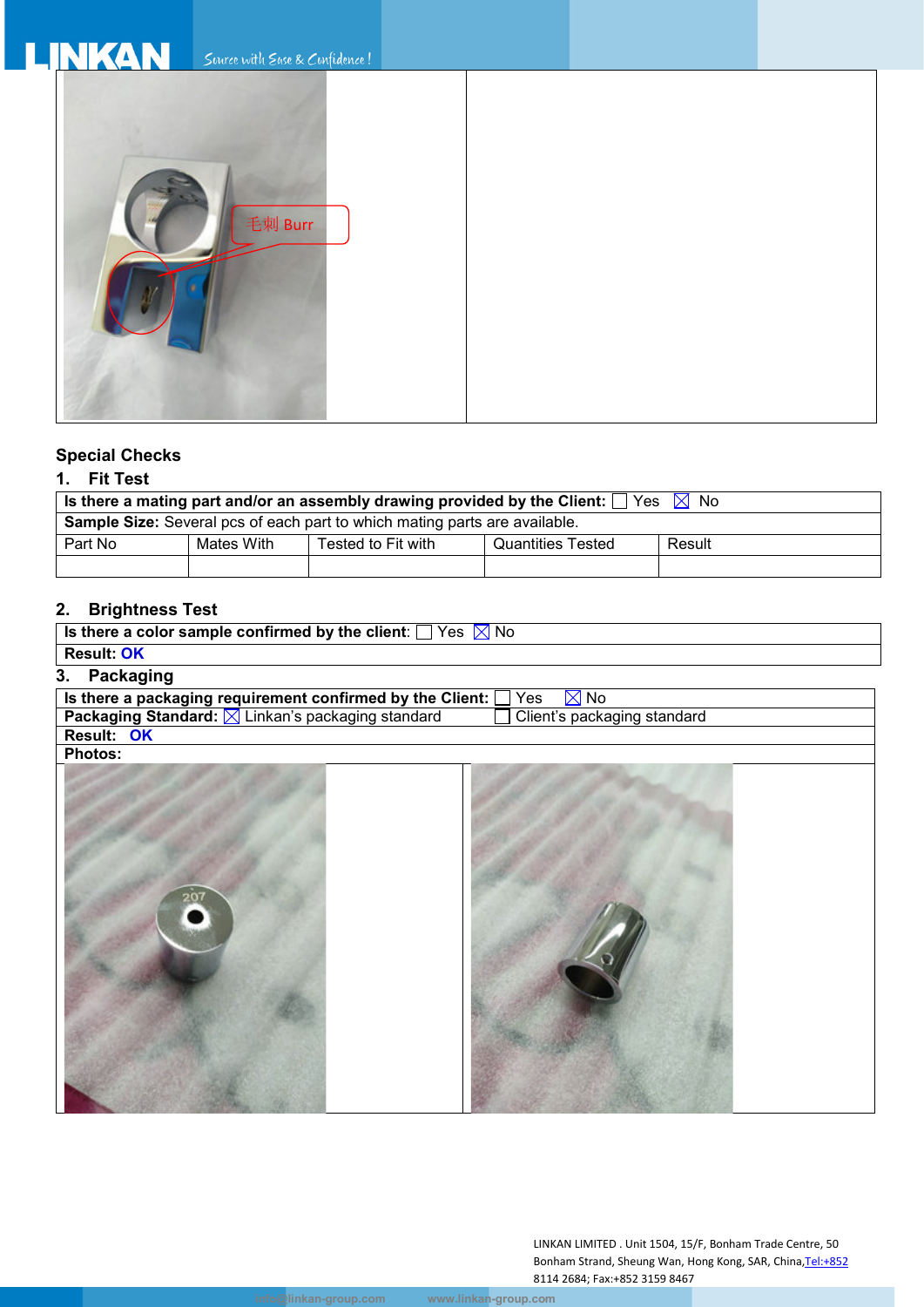| Source with Ease & Confidence!                                      |  |
|---------------------------------------------------------------------|--|
| å<br>≵<br><b>WANHARAR</b><br>W<br>n<br><b>ITUUT</b><br>U<br>T<br>vп |  |
|                                                                     |  |
| 閪<br>最明<br>H.<br>$\mathbf{B}$<br>b.<br>咽<br>SK.<br>同日               |  |

# **Other Checks**

Quantities of all parts matches purchase order.

 $\boxtimes$  Goods conform to all requirements in Linkan's purchase order.

LINKAN LIMITED . Unit 1504, 15/F, Bonham Trade Centre, 50 Bonham Strand, Sheung Wan, Hong Kong, SAR, China, Tel:+852 8114 2684; Fax:+852 3159 8467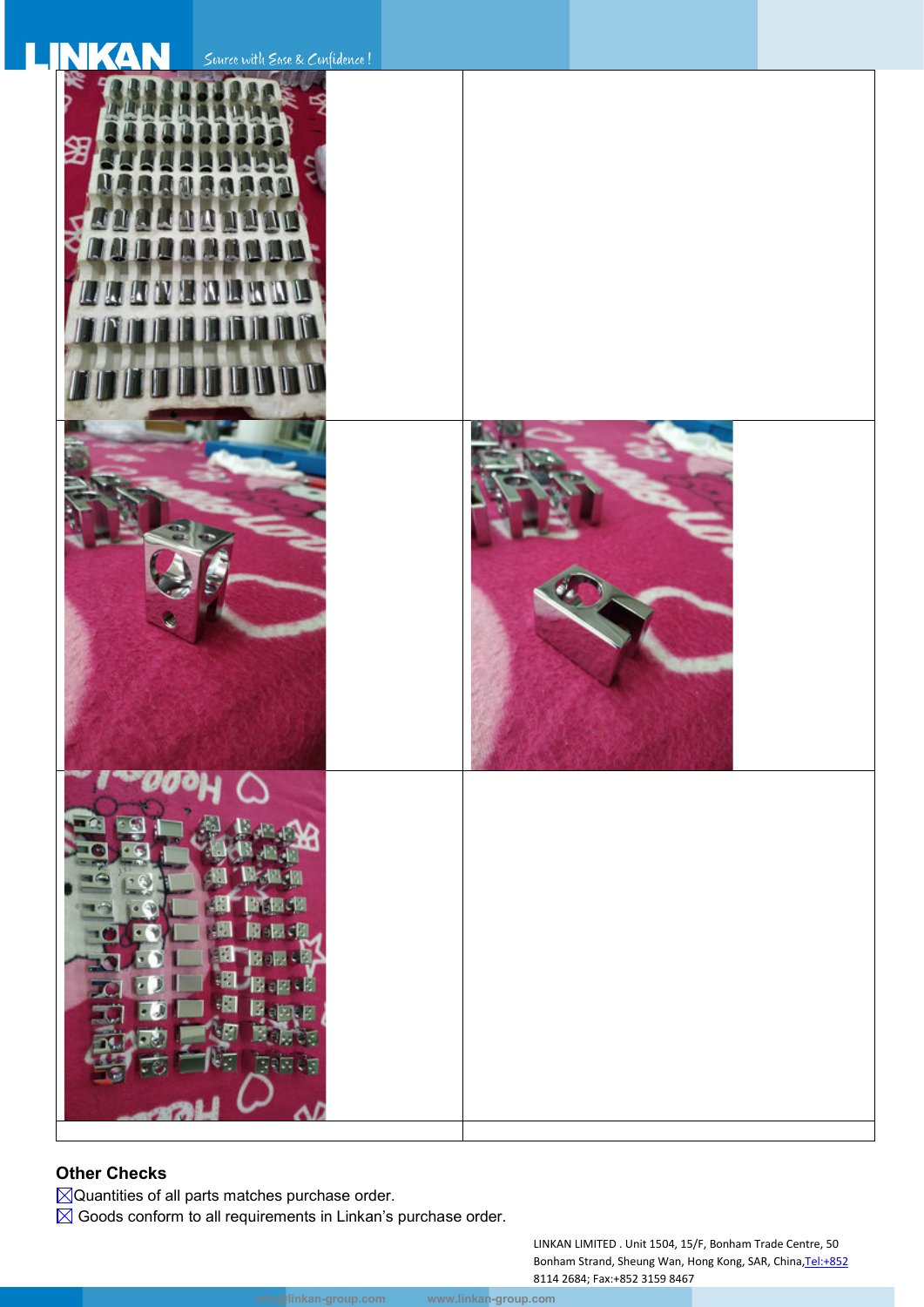Suurce with Ease & Confidence!

# **Consignment Overall Assessment**

 $\boxtimes$  Qualified  $\Box$  Not Qualified

Remarks:

(Signature of Linkan Inspector) (Date – dd/mm/yy)

Kimi .........................................................................................

(Name of Linkan Inspector)

(Signature of Supplier's Authorised Representative)

Mrs. Jiang ......................................................................................... (Name of Supplier's Authorised Representative)

# **Client Approval to Dispatch**

If the consignment is not qualified, written authorization must be given by the client if the goods are required to be dispatched prior to the defects being rectified and the consignment being re-assessed as qualified.

We hereby authorize the above consignment ( $\Box$  including all unqualified part numbers/batches  $\Box$  excluding all unqualified part numbers/batches) to be dispatched immediately, without further rework or replacement.

......................................................................................... .............................................. (Signature of Authorised Representative) (Date )

........................................................................................ (Name & Position of Authorised Representative)

#### **APPENDIX 1: DEFINITIONS**

*Defects:* Defects are expressed as a percentage. When each item can contain more than one defect, it is expressed as the total number of defects per 100 items.

*Inspection Levels (for Military Standard 105E, MIL-STD-105E):* The inspection level helps determine the sample size for a given batch size. Levels I, II, and III are general inspection levels:

1. Level II is designated as normal.<br>2. Level I requires about half the an

Level I requires about half the amount of inspection as level II, and is used when reduced sampling cost are required and a lower level of discrimination (or power) can be tolerated.

3. Level III requires about twice the amount of inspection as level II, and is used when more discrimination (or power) is needed.

The four special inspection levels S-1, S-2, S-3, & S-4 use very small samples, and should be employed only when small sample sizes are necessary, and when large sampling risks can be tolerated.

*Inspection Type:* There are three types of inspection:

1. Normal inspection is used at the start of the inspection activity.

2. Tightened inspection is used when the vendor's recent quality history has deteriorated (acceptance criteria are more stringent than under normal inspection).

3. Reduced inspection is used when the vendor's recent quality history has been exceptionally good (sample sizes are usually smaller than under normal inspection).

#### **APPENDIX 2: MILITARY STANDARD 105E TABLES**

*Table 1 - Sample Size Code Letters*

|     |    | Lot or batch size |       | Special inspection levels |       | <b>General inspection levels</b> |                                                           |              |   |
|-----|----|-------------------|-------|---------------------------|-------|----------------------------------|-----------------------------------------------------------|--------------|---|
|     |    |                   | $S-1$ | $S-2$                     | $S-3$ | $S-4$                            |                                                           |              | Ш |
| 2   | to | 8                 | A     | $\forall$                 | A     | A                                | Α                                                         | $\forall$    | B |
| 9   | to | 15                | A     | A                         | A     | A                                | A                                                         | <sub>B</sub> | С |
| 16  | to | 25                | A     | $\forall$                 | B     | B                                | B                                                         |              |   |
| 26  | to | 50                | A     | B                         | B     | С                                |                                                           |              | Ε |
| 51  | to | 90                | B     | B                         | C     | С                                |                                                           | F            |   |
| 91  | to | 150               | B     | B                         | C     | D                                |                                                           |              | G |
| 151 | to | 280               | B     | ◡                         |       |                                  | F                                                         | G            | н |
|     |    |                   |       |                           |       |                                  | LINKAN LIMITED . Unit 1504, 15/F, Bonham Trade Centre, 50 |              |   |

Bonham Strand, Sheung Wan, Hong Kong, SAR, China, Tel:+852

8114 2684; Fax:+852 3159 8467

(appears on original form) 8/26/2020

(appears on original form)<br>
(Signature of Supplier's Authorised Representative) (Date – dd/mm/yy)